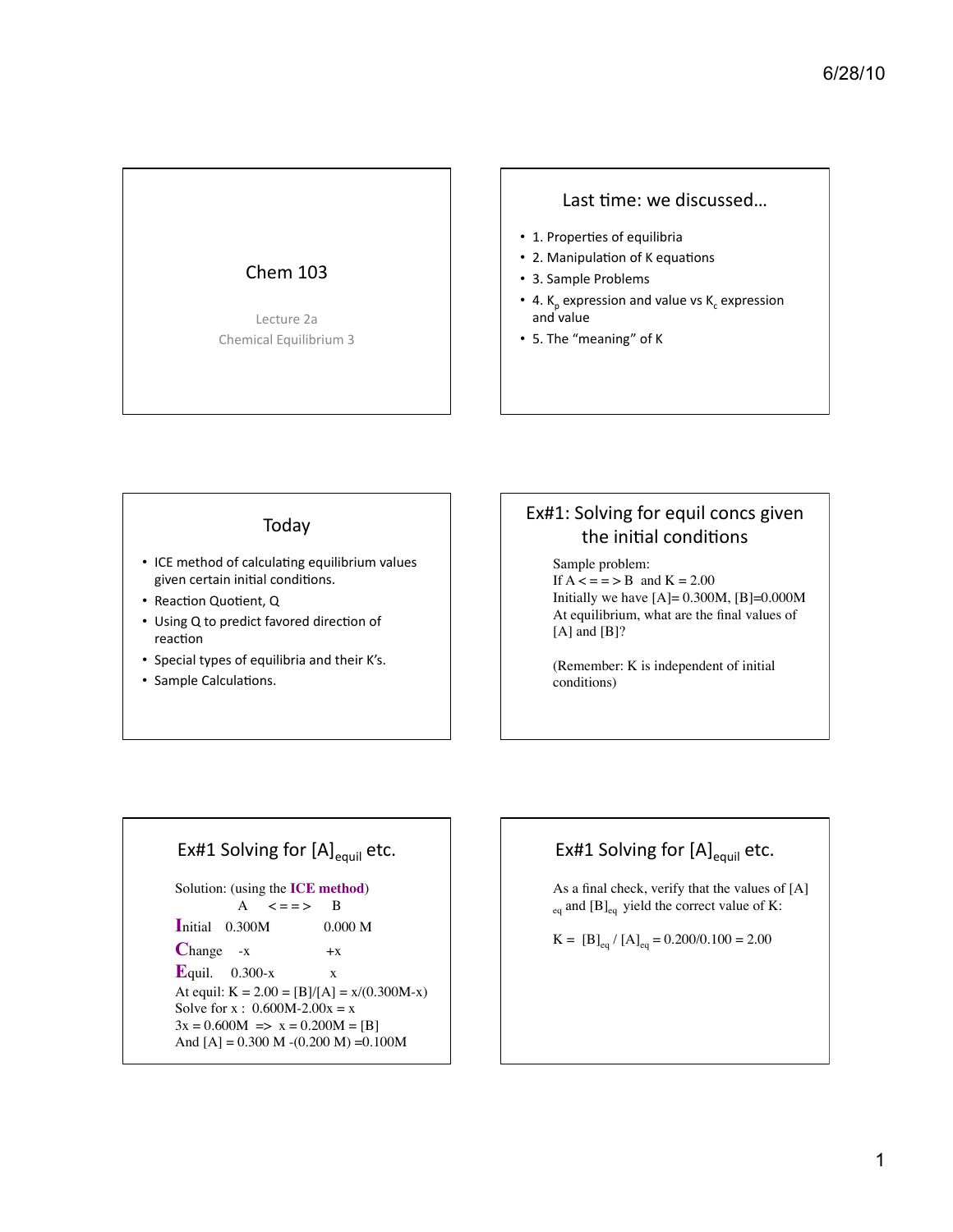Initial conditions important to determine favored *direction* of reaction.

In previous example: Initially no B but lots of A. Thus forward reaction was favored to reach equilibrium.

Compare initial ratios of B to A with the ratio (K) at equilibrium.

We introduce  $Q$  as an aid. " $Q$ " = "reaction quotient"

#### The reaction quotient, Q

Q *expression* looks like K *in form* but values for *actual initial* concentrations not equilibrium concentrations. For example: Write Q for: A <==> 2B  $Q = [B]_{initial}^2 / [A]_{initial} = a$  variable

In contrast, K's expression is:  $K = [B]_{final}^2 / [A]_{final} = a constant$ 

#### Using reaction quotient, Q

Again: Q *expression* looks like K *in form* but value of Q depends on initial conditions.

**Compare Q with K** to determine which direction will be favored:

#### **If then**

- Q>K reverse direction is favored<br>Q<K forward direction is favored
- Q<K forward direction is favored<br>Q=K equilibrium condition prevai equilibrium condition prevails

## Predicting direction of reaction

In the previous example:  $A < = > B$   $K = 2.00$ 

Actual concentrations:  $[B] = 0$  and  $[A] = 0.300M$ 

 $Q = [B] = 0$  = 0 [A] .300 Compare Q to K:  $Q = 0 \le K = 2.00$ Therefore the reverse reaction  $( ==>)$  is favored: [B] will INcrease and [A ] will DEcrease until Q=K.

#### Predicting direction of reaction

Another scenario:  $C \leq z \leq 2D$  K=3.0 x 10<sup>-3</sup>

Initial concentrations:  $[C] = 5.0x10^{-4}$ M and  $[D] = 2.0x10^{-2}$ M

 First, get Q:  $Q = [D]^2$  =  $(2.0 \times 10^{-2})^2$  = 0.80  $[C]$  5.0x10<sup>-4</sup> Compare Q to K:  $Q = 0.80 > K = 3.0 \times 10^{-3}$ Therefore the reverse reaction  $( == )$  is favored: [D] will DEcrease and [C ] will increase until Q=K.

## Predicting direction of reaction

Another scenario:<br> $C < p > 2D$  K=3  $K = 3.0 \times 10^{-3}$ 

Actual concentrations:  $[C] = 1.0 M$  and  $[D] = 5.5x10^{-2} M$ 

Frst, get Q:  $Q = [D]^2$  =  $(5.5 \times 10^{-2})^2$  = 3.0x10<sup>-3</sup> [C] 1.0 Compare Q to K:  $Q = 3.0x10^{-3} = K = 3.0x10^{-3}$ Therefore neither direction is favored. The system is ALREADY AT EQUILIBRIUM!